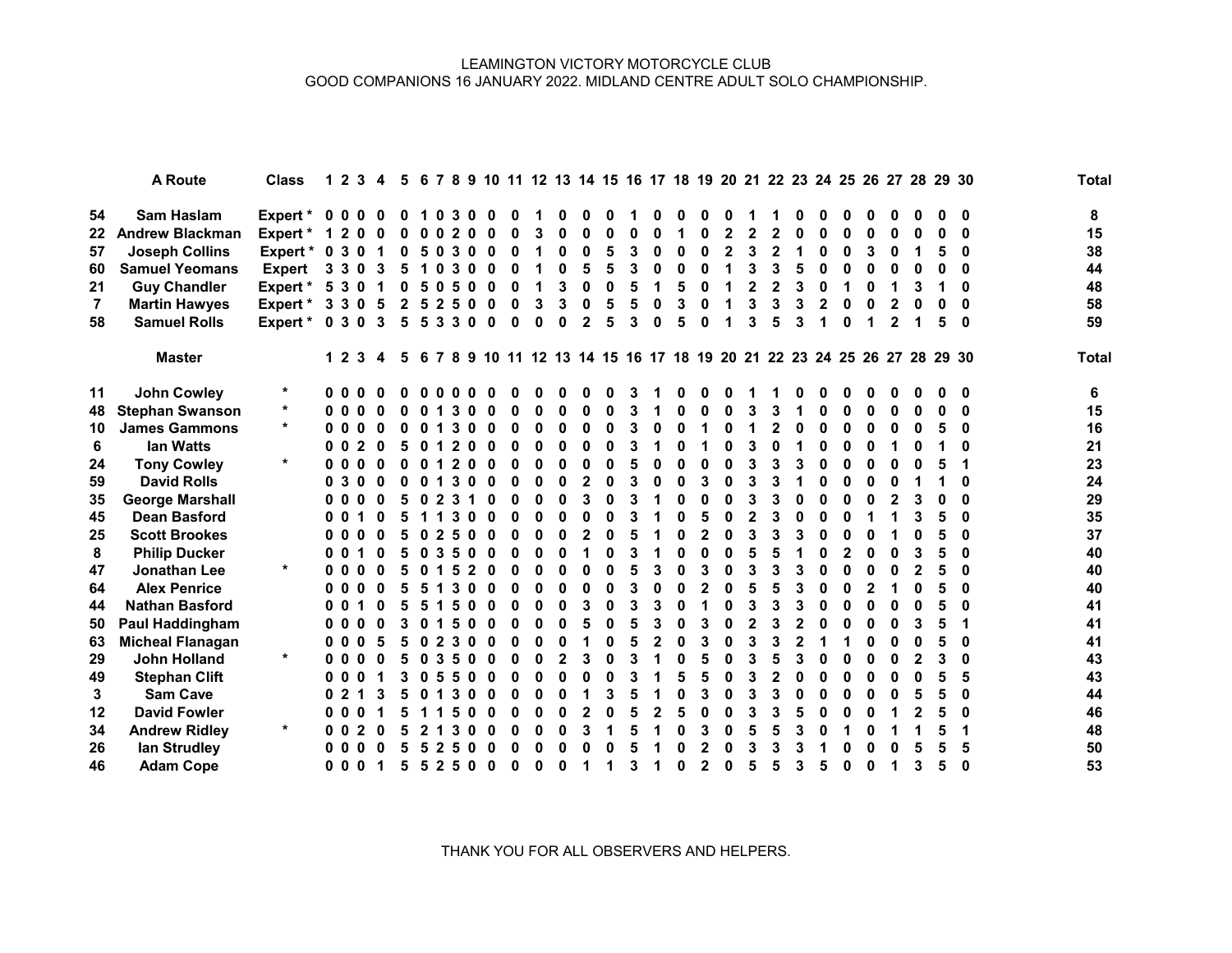## LEAMINGTON VICTORY MOTORCYCLE CLUB GOOD COMPANIONS 16 JANUARY 2022. MIDLAND CENTRE ADULT SOLO CHAMPIONSHIP.

|              | <b>Master</b>         |           |                | 1 2 3    | 4        |   |    |         |     |   |   |   |   |   |   |   | 5 6 7 8 9 10 11 12 13 14 15 16 17 18 19 20 21 22 23 24 25 26 27 28 29 30 |   |   |   |   |   |   |   |   |   | <b>Total</b> |  |
|--------------|-----------------------|-----------|----------------|----------|----------|---|----|---------|-----|---|---|---|---|---|---|---|--------------------------------------------------------------------------|---|---|---|---|---|---|---|---|---|--------------|--|
| 27           | <b>Owen Strudley</b>  |           |                | 022      |          |   |    |         |     |   |   |   |   |   |   |   |                                                                          |   |   |   |   |   |   |   |   | 0 | 58           |  |
| 51           | <b>Andrew Hickman</b> |           | 0 O            |          |          |   |    |         |     |   |   |   | 3 |   |   |   |                                                                          |   |   |   |   | Λ |   |   |   | 0 | 69           |  |
| 42           | <b>Tony Jones</b>     |           | 0              |          |          |   |    |         |     |   |   |   |   |   |   |   |                                                                          |   |   |   |   |   |   |   |   | 0 | 72           |  |
| 43           | <b>Darren Lobb</b>    |           | 0 <sub>3</sub> | $\Omega$ |          | 5 |    | З       |     |   |   | ŋ | U |   | 2 | O | ŋ                                                                        | 3 | 3 | 3 |   | 5 |   |   | 5 | 3 | 72           |  |
| 13           | <b>David Smith</b>    |           |                | 000      | $\bf{0}$ | 5 | 5  |         | 351 |   |   |   |   |   |   |   |                                                                          |   |   |   |   |   |   |   |   |   | <b>RTD</b>   |  |
|              | <b>B</b> Route        |           |                | 1 2 3    | 4        |   |    |         |     |   |   |   |   |   |   |   | 5 6 7 8 9 10 11 12 13 14 15 16 17 18 19 20 21 22 23 24 25 26 27 28 29 30 |   |   |   |   |   |   |   |   |   | <b>Total</b> |  |
| 23           | <b>Steve Hay</b>      | O/40      | 0 <sub>0</sub> |          |          |   |    |         |     |   |   |   |   |   |   |   |                                                                          |   |   |   |   |   |   |   |   | 0 | 13           |  |
| 5            | <b>Robert Higgins</b> | O/40      | 0 <sub>0</sub> |          |          |   |    |         |     |   |   |   |   |   |   |   |                                                                          |   |   |   |   |   |   |   |   | 0 | 19           |  |
| 53           | <b>Paul Millhouse</b> | O/40 *    | 0 <sub>0</sub> |          |          |   |    |         |     |   |   |   |   |   |   |   |                                                                          |   |   |   |   |   |   |   |   | U | 22           |  |
| 36           | <b>Clive Charlton</b> | O/40      | 0 <sub>0</sub> |          |          |   |    |         |     |   |   |   |   |   |   |   |                                                                          |   |   |   |   |   |   |   |   | 0 | 24           |  |
| $\mathbf 1$  | lan Worrall           | O/40      | 0 <sub>2</sub> |          |          |   |    |         |     |   |   |   | U | ŋ |   |   |                                                                          |   |   |   |   | O | U |   |   | 0 | 28           |  |
| 9            | <b>Shane Campion</b>  | C/Man     | 0 <sub>0</sub> |          |          |   |    |         |     |   |   |   |   |   |   |   |                                                                          |   |   |   |   |   |   |   |   | O | 42           |  |
| 28           | <b>Kevin Stannard</b> | C/Man *   | 0 <sub>0</sub> |          |          |   |    |         |     |   |   |   | n |   |   |   |                                                                          |   |   |   |   |   |   |   | 3 |   | 50           |  |
| 37           | <b>Gary Johnson</b>   | O/40      | 0 <sub>0</sub> |          |          |   |    |         |     |   |   |   | U |   |   |   |                                                                          |   |   |   |   | 3 | U | 3 | 5 | 2 | 51           |  |
| 38           | <b>Mick Chapman</b>   | C/Man     | 0 <sub>0</sub> | $\Omega$ | O        | 5 | 0  |         | 5   | n | ŋ |   | 0 | 3 | 3 | 3 |                                                                          |   | 5 |   |   | 5 | 3 |   |   |   | 54           |  |
| 41           | <b>David Wood</b>     | O/40      | 0 <sub>0</sub> |          |          |   |    |         | 5   |   |   |   | n | 2 |   |   |                                                                          |   |   |   |   |   |   |   | 5 | 5 | 54           |  |
| 61           | <b>Miles Finney</b>   | C/Man     | 0              | -2       |          |   |    |         |     |   |   |   |   |   |   |   |                                                                          |   |   |   |   |   |   |   |   |   | 61           |  |
| 4            | <b>Mark Hunt</b>      | O/40      | 0 <sub>0</sub> |          |          |   |    |         |     |   |   |   | n |   |   |   |                                                                          |   |   |   |   |   |   |   |   | 5 | 65           |  |
| 56           | <b>Tim Homewood</b>   | O/40      | 0 <sub>3</sub> |          |          |   |    |         |     |   |   |   | Λ | 0 |   |   |                                                                          |   |   |   |   |   |   |   |   | 5 | 74           |  |
| 62           | <b>Jason Bates</b>    | C/Man     | 0 <sub>5</sub> |          |          |   | 3  |         |     |   |   |   |   | 5 | 5 | 5 |                                                                          |   | 3 |   | n | 5 | 5 |   | 3 | 5 | 81           |  |
| 55           | <b>Jake Fletcher</b>  | $C/Man *$ | 5.             | 5        |          |   |    |         |     |   |   |   |   |   |   |   |                                                                          |   |   |   |   |   | 3 |   |   | 0 | 82           |  |
| $\mathbf{2}$ | <b>Tony Cave</b>      | O/40      | 0 <sub>2</sub> | - 0      | 5        | 3 | 5. |         | 3   |   |   | U |   |   |   |   |                                                                          |   | 5 |   | 5 | 5 | 0 |   | 5 | 5 | 85           |  |
| 31           | lan Cook              | C/Man     |                |          |          |   |    |         |     |   |   |   |   |   |   |   |                                                                          |   |   |   |   |   |   |   |   |   | N/S          |  |
| 33           | <b>Shaun Penice</b>   | C/Man *   |                |          |          |   |    |         |     |   |   |   |   |   |   |   |                                                                          |   |   |   |   |   |   |   |   |   | N/S          |  |
| 52           | <b>David Fletcher</b> | C/Man     |                |          |          |   |    |         |     |   |   |   |   |   |   |   |                                                                          |   |   |   |   |   |   |   |   |   | N/S          |  |
| 39           | <b>Dean Skerratt</b>  | C/Man     |                | 030      |          |   |    | 5 5 0 5 |     |   |   |   |   |   |   |   |                                                                          |   |   |   |   |   |   |   |   |   | <b>RTD</b>   |  |

Easy Route 1 2 3 4 5 6 7 8 9 10 11 12 13 14 15 16 17 18 19 20 21 22 23 24 25 26 27 28 29 30 Total

THANK YOU FOR ALL OBSERVERS AND HELPERS.